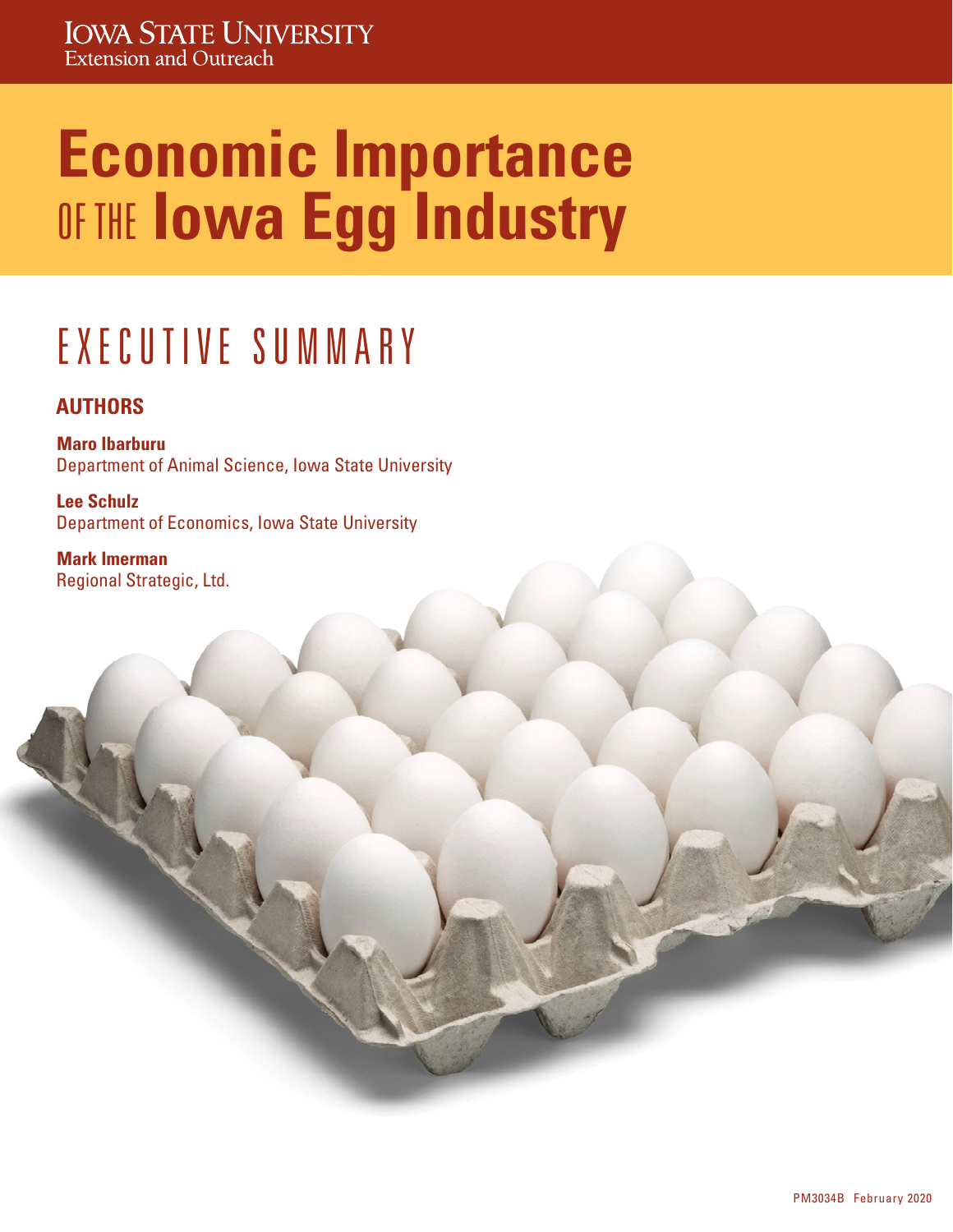### **INTRODUCTION**

In 2008, Iowa State University was commissioned by the Iowa Egg Council to analyze the Iowa egg industry's economic impact to the state of Iowa. Since that time, the report has been periodically updated to ensure the impact remains pertinent. Funding for this update was received from the Iowa Egg Council, Iowa Soybean Association, and the Iowa Area Development Group.

The objectives of the report are to:

- Describe the Iowa and US egg production and prices trends.
- Provide estimates of the total economic contribution of egg production and processing to Iowa.
- Identify competitive advantages and considerations for the future of the Iowa egg industry.

#### **Size of Iowa's egg industry and total economic contributions (direct/indirect/total value added)**

Iowa is the largest egg-producing state in the US, **57.7 million** layers in Iowa produced **16.4 billion** eggs in 2018, which represented **17%** of the US table egg production.

This level of production utilizes **57.8 million** bushels of corn (valued at \$196.8 million) and **531,317 tons** of soybean meal (valued at \$171.8 million) to feed the laying hens and growing pullets.

Eggs produced and marketed in Iowa in 2018 had a value of over **\$1.333 billion**; including hatchery eggs for export (\$34.5 million), eggs for the shell market (\$499 million), and liquid eggs (\$799.3 million).

Iowa egg industry grew **6.8 fold** from 1988 to 2007.

The 2017 Census of Agriculture reports **4,425** egg-producing farms in Iowa; however, 92% have fewer than 100 layers, serving local and niche markets like free-range, organic and farm-fresh.

The Iowa egg industry generated **\$2.62 billion** in total industrial output in the state in 2018, \$788 million (30%) of this output represents value-added .



*Source: USDA National Agricultural Statistics Service* **20 20 18 18 16 16 14 14 12 12 10 10 6 6 Billion Eggs 4 4 Billion Eggs 2 Percent 2 0 0 1989 1993 1995 1997 1999** <u>ទ្</u>ត <u>ទ្ថ</u>  **2003 2005**  <u>້ອ</u>  **2009**  <u>ន</u> <u>ន</u> <u>ន</u> <u>ន</u> ■ Iowa Egg Production △ Iowa Share of United States Egg Production

**Figure 1.2 Iowa egg production and share of US production.**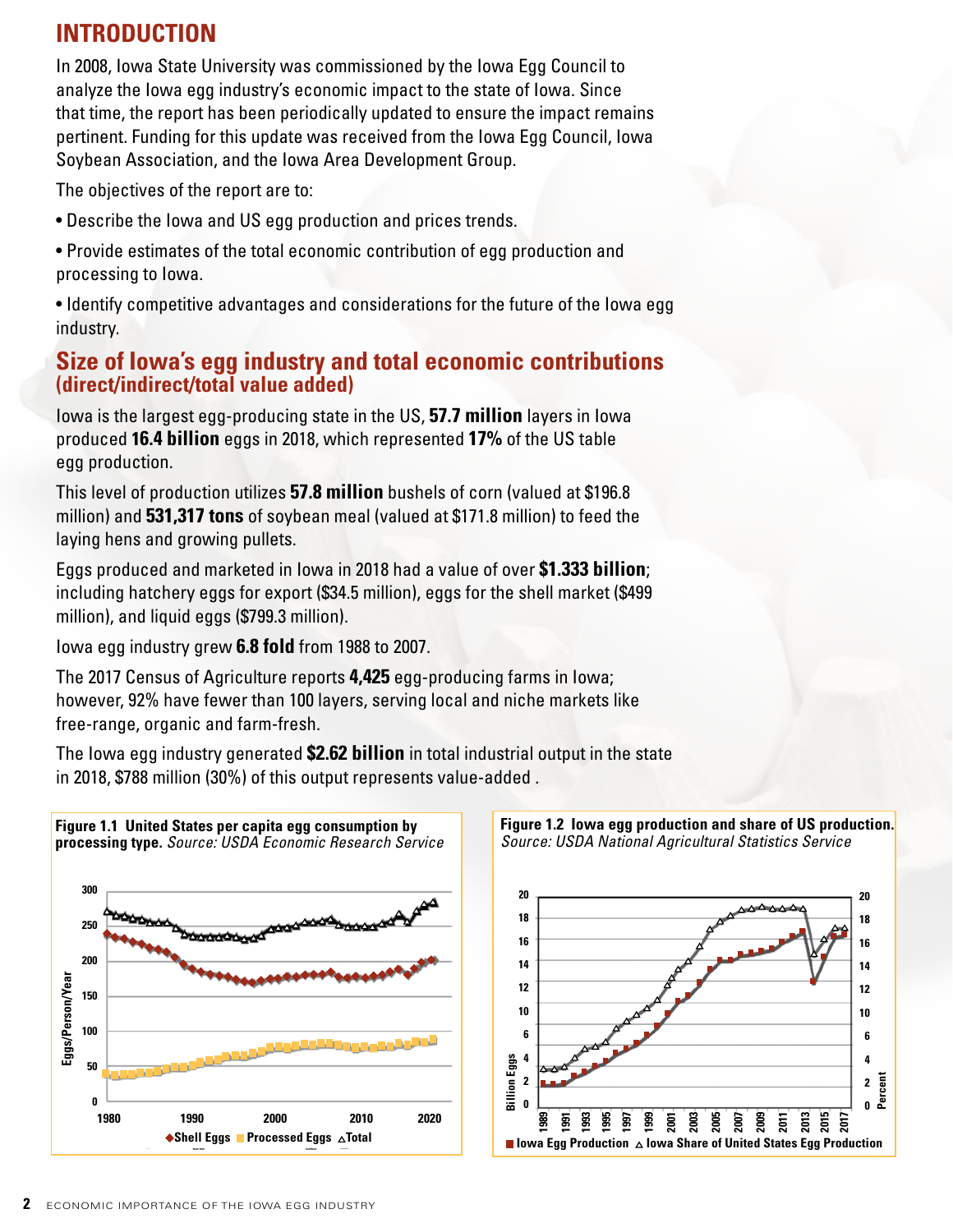#### **Iowa egg's job contributions and wage comparisons**

**58** commercial chicken egg production facilities employing **2,398** people.

Wages paid by Iowa's commercial egg industry is over **\$110 million** in direct wages to those who work within the industry, and a total of **\$450 million** payroll is created by the egg industry when indirect and induced effects are taken into account.

Average annual pay for workers is **\$45,967.**

The egg industry generated an additional **2,647** indirect jobs in industries that supplied inputs for egg production.

The **2,398** direct jobs created by the egg industry and **2,647** indirect jobs induced another **2,039** jobs in industries that provides goods and services to households such as home construction and sales, auto sales, grocery stores, etc.).

In totality, the egg industry supported **7,084** jobs in Iowa.

**1.9** additional jobs are supported by the egg industry for every job directly created.

#### **Iowa's advantages**

**Low cost of production**: Ready access to feed provides Iowa a competitive advantage because of lower cost of production. Iowa's cost of production per dozen eggs is nearly 4 cents lower than a dozen eggs produced in Pennsylvania and over 21 cents cheaper than eggs produced in California.

**Processed eggs**: A national trend toward processed egg use benefits Iowa because it reduces transportation costs relative to shipping shell eggs for retail sales. With 70% of Iowa's eggs delivered in liquid form, producers take advantage of plentiful and inexpensive local feed supplies and optimize transportation costs to more distant population centers. Converting eggs to liquid form also allows producers to add those processing facilities to their operation, providing a valueadded function to their farms.



**Figure 1.3 Market share of the top five egg producing** 

**Figure 1.4 Egg producers price in Iowa and US average (excluding California). 160**